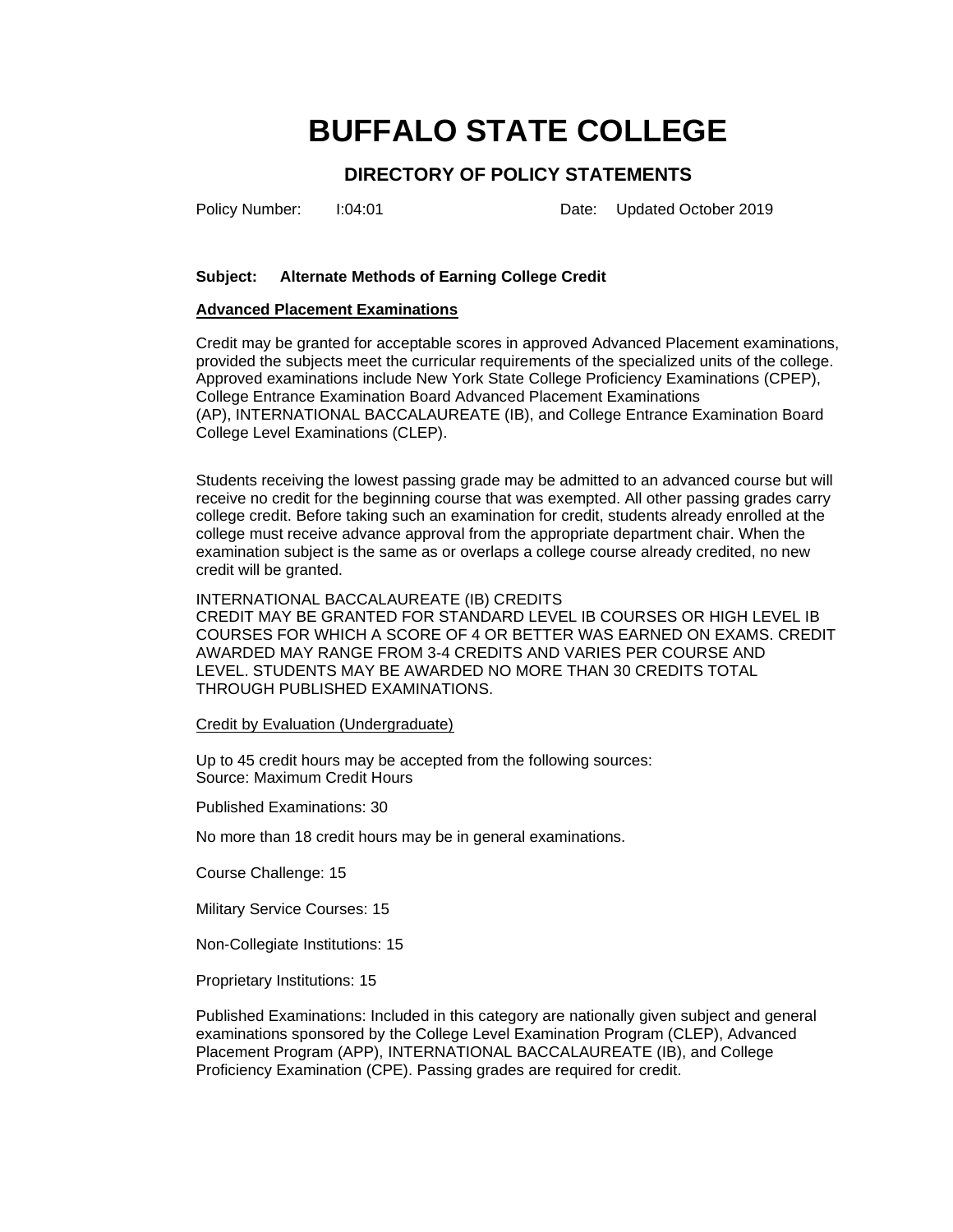## **Course by Contract**

Taking a course by contract is one form of independent study open to students who have reached sophomore level and are in good academic standing. Graduate students who have been accepted to a degree program and are in good standing may request to take a course by contract by contacting the department offering the course. For a graduate course by contract, the instructor must be a member of the college's graduate faculty. The course must be among those already approved by the college. Courses may be taken by contract only if they are not offered in the regular schedule during the semester involved.

Under this option, a faculty member (graduate faculty member for graduate course) provides the student with a course outline, bibliography, and a statement of responsibilities and dates by which these are to be met. The number of student – instructor conferences, the type of evaluation, and the culminating activity is determined by the faculty member and the student prior to registration for the course. These requirements must be filed with the department chair. Before initiating a course by contract, the student must register for the course using the Individual Course by Contract Application form, obtained from the department office, the Registrar's Office, the Graduate School, or<http://graduateschool.buffalostate.edu/forms>. This form must be signed by the instructor, the department chair, and the school dean by the Individual Study Application deadline. Consult the academic calendar online at [http://suny.buffalostate.edu/academic-calendar.](http://suny.buffalostate.edu/academic-calendar)

Freshmen are also eligible to take courses by contract under special circumstances. They may do so if:

- 1. They are in their second semester of a one year course and have a grade of A or B in the first semester part of the course.
- 2. They have successfully challenged the preceding course in the sequence.
- 3. They have entered the college with excellent high school records or have done honors work in pertinent fields in high school.

## **Course Challenge**

A course challenge may be used to request college credit for a Buffalo State course when the course objectives and student learning outcomes have been previously met. Each department determines whether credit for a successful course challenge may be applied to the major or minor.

The following rules apply:

- 1. A student must be matriculated to challenge a course.
- 2. Department determines challenge method, which may include but is not limited to examination, portfolio, performance, or presentation.
- 3. No credit will be awarded when the challenged course duplicates a course for which credit has already been earned (except in the specific case of a repeatable course), a course for which a grade has already been earned, or a course in which a student is currently enrolled.
- 4. Credit earned will be recorded as credit (CR) only rather than as a grade.
- 5. A student may not receive more than 30 undergraduate credits or 6 graduate credits through course challenge.
- 6. The grade grievance policy can be invoked by a student who wishes to appeal an unsuccessful course challenge.

#### **Credit for Experiential Learning**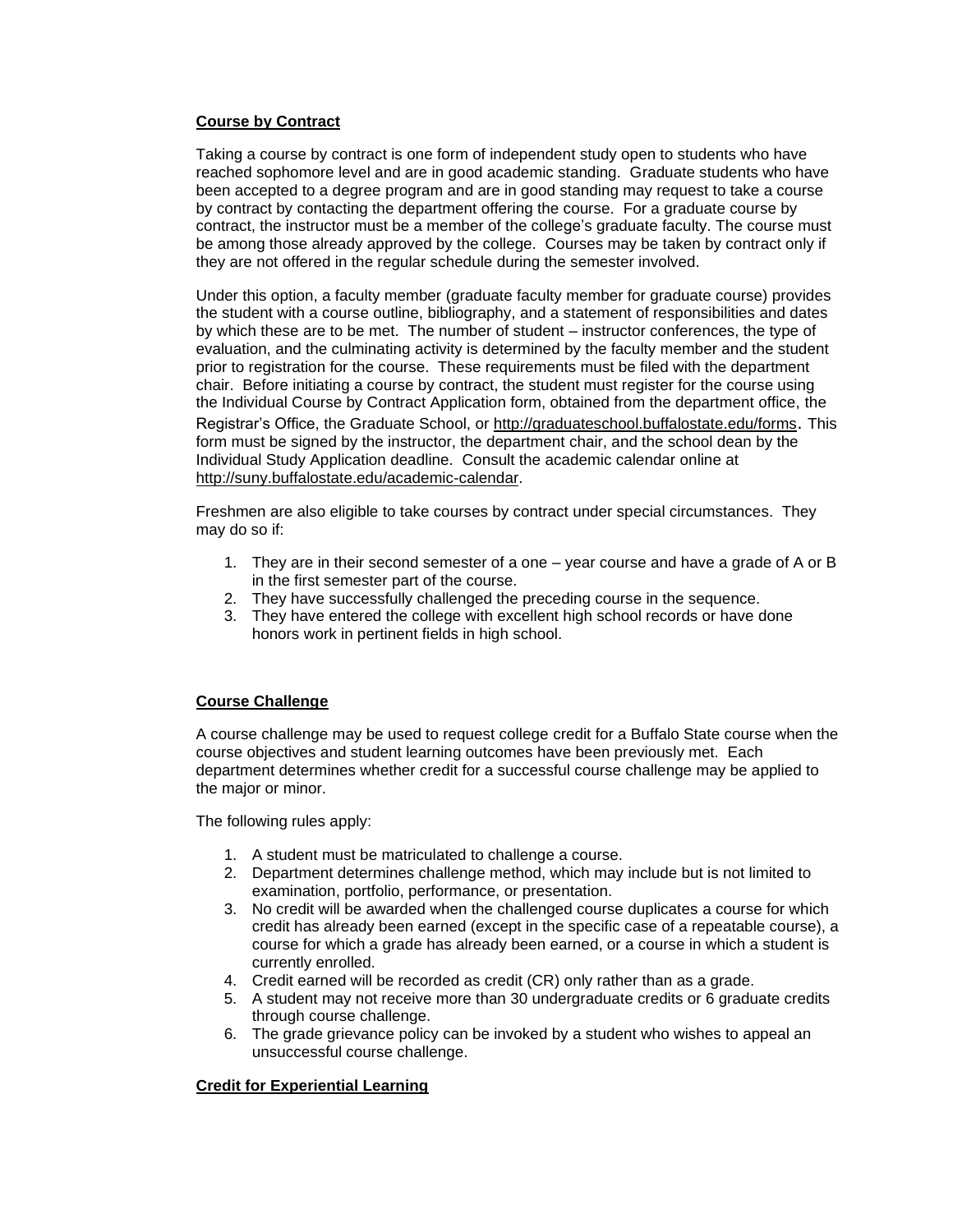Credit for college – level experiential learning is available. Matriculated students who consider their previous learning experience as college – level creditable may enroll in INS 300, Educational Assessment and Portfolio Development. This course is open to matriculated students who must attend an information session in August to become familiar with the portfolio development process. In INS 300, students will conduct a self – appraisal and inventory of all potentially creditable prior learning. The portfolio will be treated as an application to appropriate departments for the award of college credit.

Within the guidelines, credit for experiential learning follows essentially the same principle as transfer credit; students may receive credit for knowledge gained elsewhere. Students may receive a maximum of 30 credit hours. Credit will be awarded on the basis of its correspondence to existing Buffalo State College courses. Credit earned will be recorded as credit (CR) only, rather than by grade.

For information regarding credit for experiential learning, student should contact the Individualized Studies Coordinator.

#### **Cross – Registration**

Undergraduate students who have reached the sophomore level, and graduate students may take courses at any public or private college in Western New York with which Buffalo State College has a cross – registration relationship for degree credit.

Undergraduate students must maintain a 12 – credit – hour courseload at Buffalo State. They may enroll for no more than one course elsewhere in any semester. Students who fall below the 12 – credit – hour courseload at the college will forfeit any credit hours earned at another institution that semester under the cross – registration procedure.

For graduate students, courses are taken on a space – available basis during the fall and spring semesters only. Students must be registered for at least one course at Buffalo State in order to cross register at another institution. International students must be registered for 9 credit hours at Buffalo State to participate.

Students wishing to take a course on another campus that will apply toward a major must receive permission from the department chair. Graduate students must obtain permission from their adviser. Cross – registration approval forms are available in the Registrar's Office and must be signed by the student's adviser and returned to the Registrar's Office for signature. Students must then take the signed cross – registration approval to the appropriate campus where they must register according to the procedures of that campus.

There is no cross – registration during the summer or intermester.

Transcripts are forwarded automatically to Buffalo State College at the end of the semester. Courses taken through cross – registration are recorded as if they had been taken at Buffalo State (credit hours and grades are included in the student's cumulative GPA.

There is no cross – registration during the summer or intermester.

#### **Off – Campus Study**

Courses may be taken at other institutions for transfer credit as long as prior approval from the department chair is obtained and the Study Off Campus Form from the Registrar's Office is completed and returned to that office. Students are urged to have transcripts of all coursework completed elsewhere forwarded to the Registrar's Office as soon as possible. Coursework undertaken elsewhere, other than by cross – registration, will be recorded as transfer credit on the college transcript.

#### **Independent Study (499 – Undergraduate)**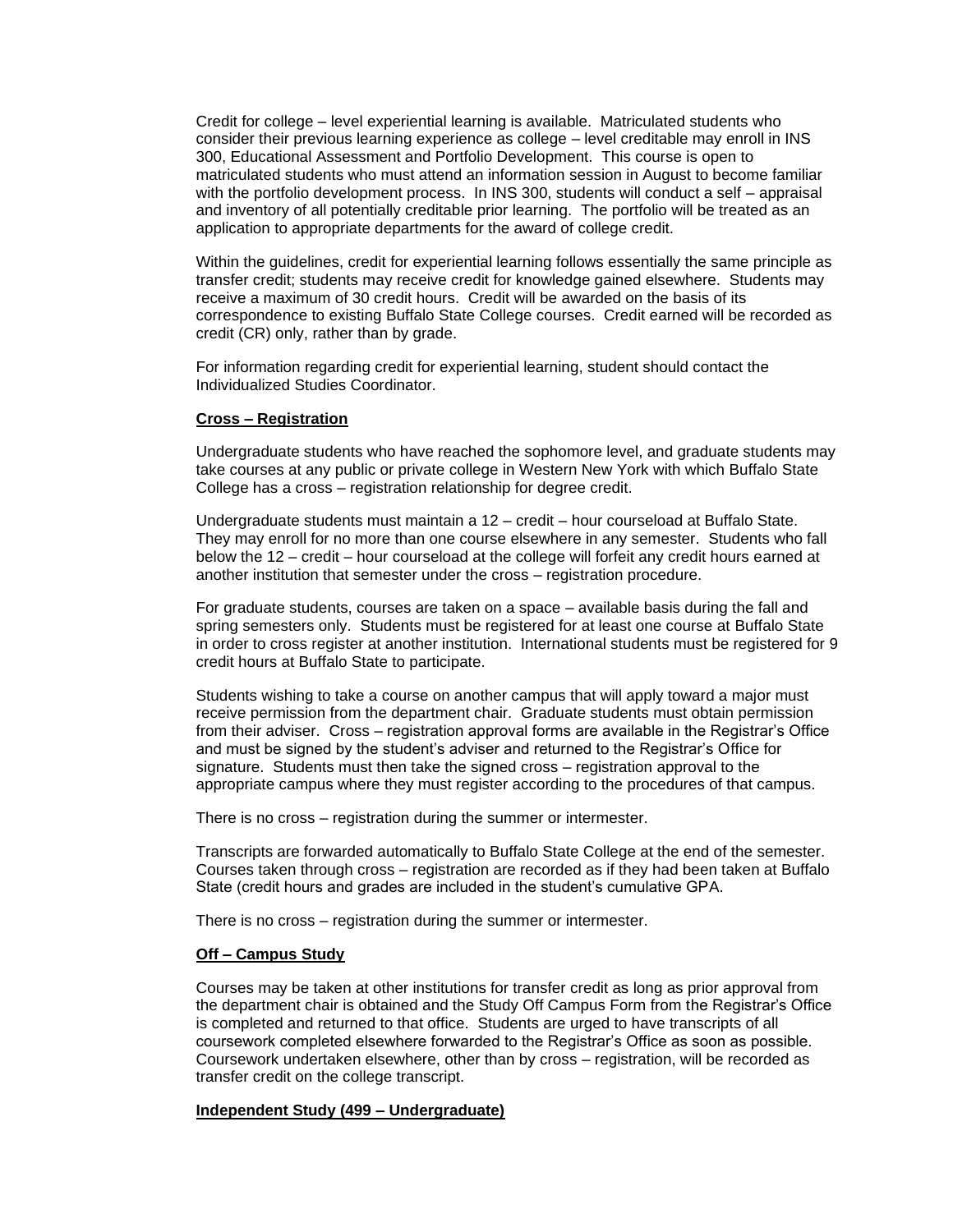Independent study provides students with the opportunity to pursue a topic that may be covered only briefly or not at all in regular course offerings. Students may choose a faculty sponsor who is an expert in the selected topic and together determine all aspects of the study, including the method of evaluation. The chair of the sponsoring department must approve the description of the study.

Students electing to do independent study should have a degree of knowledge in the area they have chosen, in addition to a strong motivation to work alone much of the time. Independent study is never a substitute for a course already being offered that term.

Specific requirements for undergraduate independent study are:

- 1. Sophomores, juniors, and seniors who have successfully completed basis courses or their equivalent in the area of study chosen are eligible to participate. They need a minimum GPA of 2.0 and a minimum GPA of 2.0 the previous semester, plus a minimum GPA of 2.0 in work completed in the selected area. Freshmen who have successful advanced preparation in the selected area may also be allowed this option.
- 2. The study must be relevant to the student's total program, and the student must derive special benefit from supervision by the college staff. The study must meet standards established for such programs by the department or program.
- 3. No independent study may be undertaken for fewer than 3 credit hours. A maximum of 30 credit hours in all areas may be taken independently by a student. No more than two independent studies may be taken in one semester.

Further information is available from the department chair and program coordinator. Application forms are available in the academic department and the Registrar's Office and must be filed with that office by the deadline date published in the class schedule each semester.

#### **Independent Study (590 – Graduate)**

Independent study provides an opportunity for a graduate student to pursue a topic that may be covered only briefly or not at all in a regular course offering. Independent study is never a substitute for a regular course.

Independent study may be offered by any member of the college's graduate faculty. All independent study is listed by the appropriate content area prefix and the number 590 (e.g., EDF 590). A maximum of 6 credit hours of independent study may be included in a master's degree program.

Students must register for graduate – level independent study by completing the Individual Graduate Study Application, available from academic departments, the Graduate School, or <http://graduateschool.buffalostate.edu/forms>. The application must include a written paragraph describing the proposed course, including the purpose, objectives, method of instruction (e.g., readings, individual consultations with instructor, etc.), and method of evaluation (e.g., research paper, examination, etc.). The application must be signed by the instructor, the department chair, and the school dean by the Individual Study Application deadline. Consult the Academic Calendar for appropriate deadlines, online at [http://suny.buffalostate.edu/academic-calendar.](http://suny.buffalostate.edu/academic-calendar)

#### **Lower-division Project (295 – Undergraduate)**

In order to facilitate lower-level undergraduate credit-bearing project courses, special provision must be made to ensure adequate planning and approval.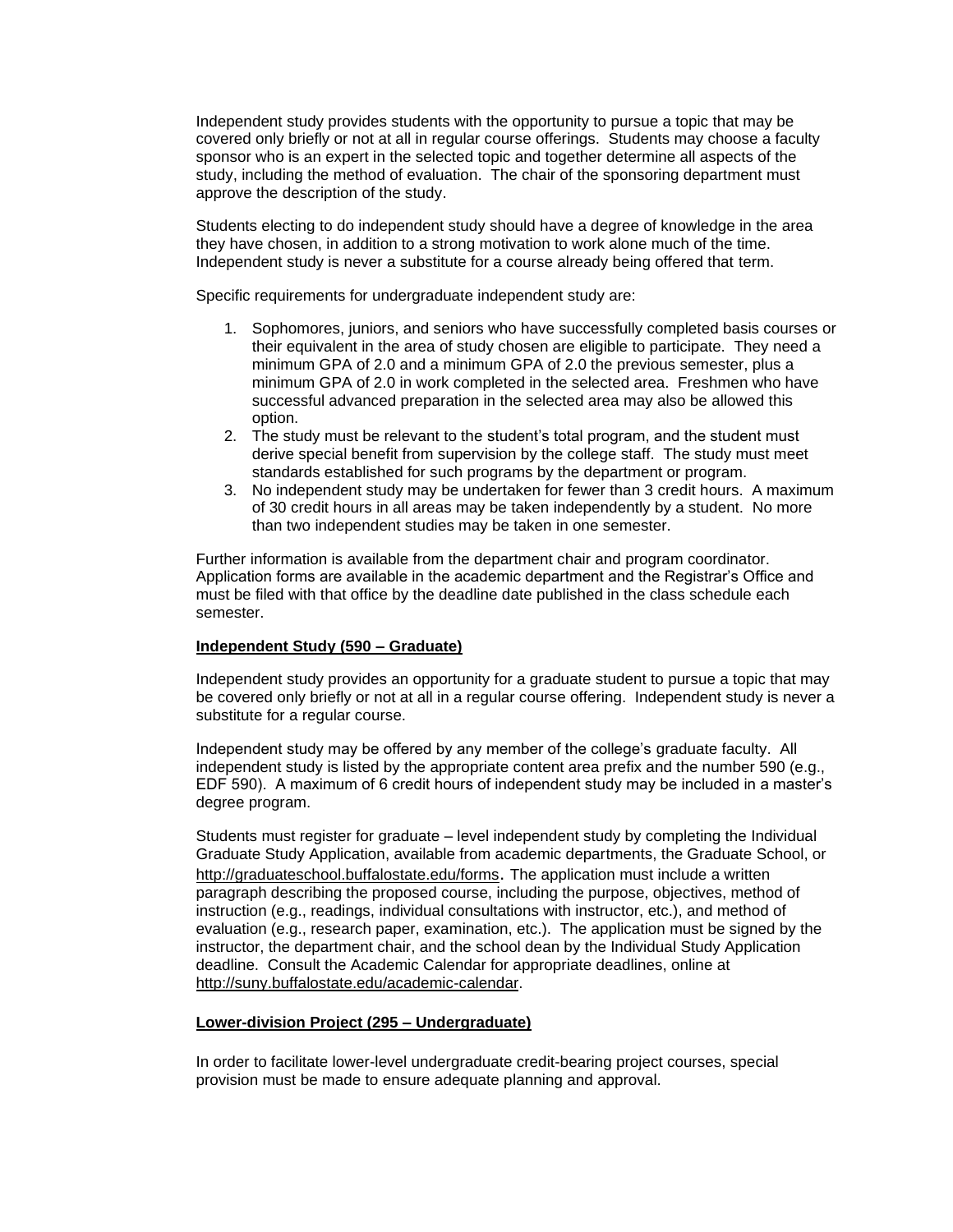Undergraduate students may undertake a project related to a required course for up to 3 credit hours per project. No more than 6 credit hours of academic project work is allowed. Application forms are available in the academic department and the Registrar's Office, and must be filed with that office by the deadline date published in the class schedule each semester.

### **Upper-division Project (495 – Undergraduate)**

Upper – division students may undertake a project related to a required course for up to 3 credit hours per project. No more than 6 credit hours of academic project work is allowed. Application forms are available in the academic department and the Registrar's Office, and must be filed with that office by the deadline date published in the class schedule each semester.

## **Workshops (594 – Graduate, 596 – Conferences, 598 – Micro-courses)**

Workshops, conferences, and micro-courses are graduate courses offered – at variable times and places – on particular themes outside the usual schedule of classes. These courses also carry variable credit. A maximum of 6 credit hours of workshops, conferences, and microcourses may be included in a master's degree program. Workshops emphasize process and implementation of theory, and they involve participants in accomplishment of individualized objectives on a specific theme. Conferences emphasize a unique, one-time experience on a given theme. Micro-courses offer intensive instruction with specific, limited objective.

## **Internship (488 – Undergraduate)**

Internship programs provide students with guided and supervised field experiences (experiential learning) as part of their degree programs. Students who wish to participate in the program must have a minimum GPA of 2.0 and a background of courses or experience within the area of interest. Approval for experiential learning situations must be obtained from either the student's adviser or the chair of the department within which the student is a major, the supervising faculty member, and the chair of the department within which credit will be granted. An individual student will be permitted to apply a maximum of 15 credit hours toward the baccalaureate degree.

#### **Topics Courses (189 and 389 – Undergraduate)**

The topics format provides the opportunity for in – depth study and examination of rapidly and significantly changing disciplinary issues, topics, or practices, and may be used to accommodate requests of external agencies or the specialized resources of visiting faculty members. Students may accumulate a maximum of 9 credit hours in one discipline.

#### **Topics Courses (587 and 687 – Graduate)**

**Lower-Division Option for Graduate-Level Topics Courses**: (Prefix will indicate department) Topics (587 – Graduate)

In order to facilitate lower-division graduate-level, credit-bearing topics courses, special provision must be made to ensure adequate planning and approval.

Students may accumulate a maximum of 6 credit hours of graduate topics courses in a master's degree program. Application forms are available in the academic department and the Registrar's Office, and must be filed with that office by the deadline date published in the class schedule each semester.

**Title Variable**: Yes **Repeatable:** Limit 2 times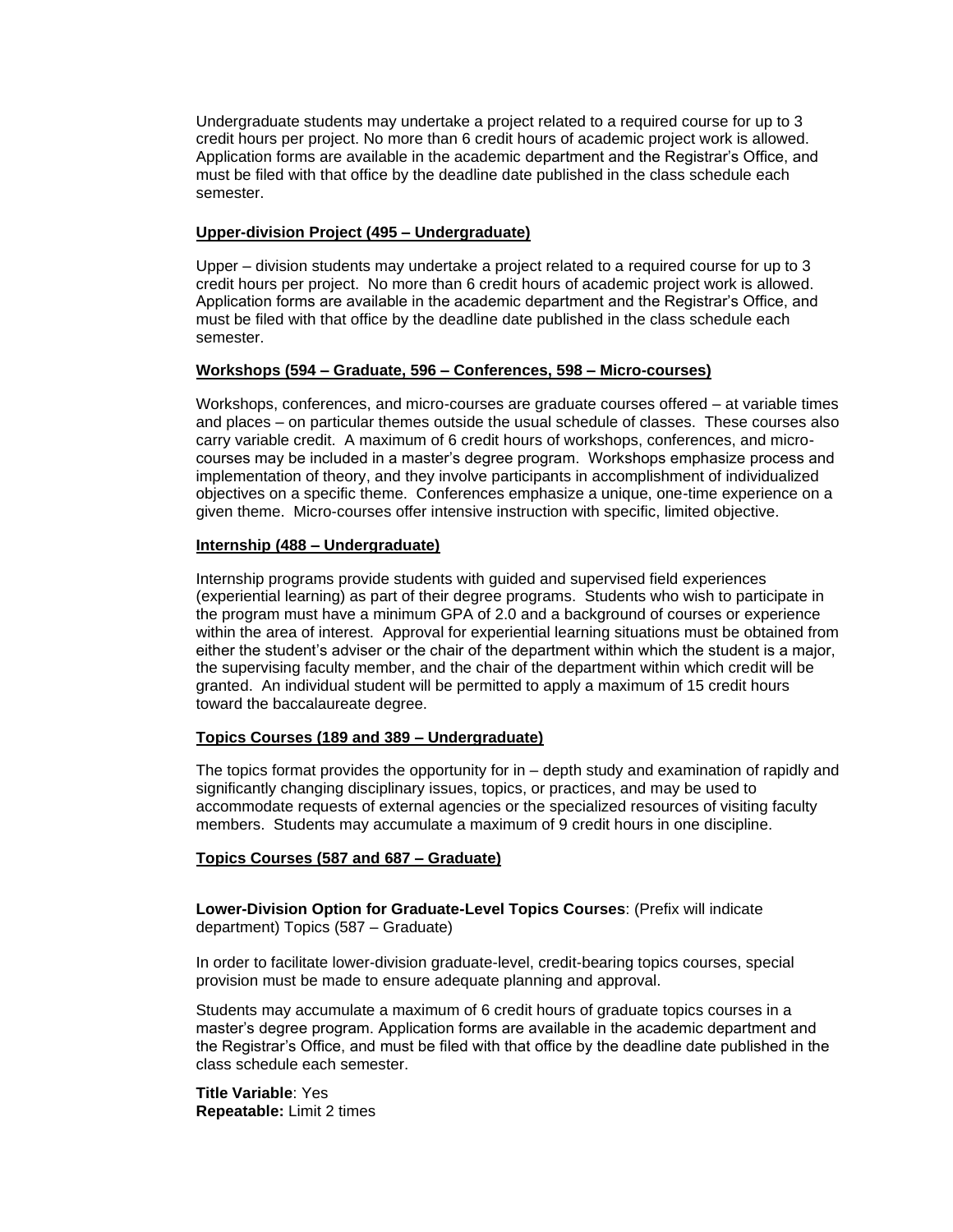**Credits:** Variable 1-3 **Course Description:** Special Topics Course (Graduate level) **Prerequisite**: Instructor permission.

- 1. The College Senate Curriculum Committee does **not** review special topics courses.
- 2. Topics course proposals must include all the information contained in a new course proposal. See College Senate Curriculum Handbook Course Proposal Submission Policy of 2011.
- 3. Three copies of topics course proposals are sent to Academic Affairs for approval. Each topics course approved by Academic Affairs may be offered no more than twice in a twoyear period. Thereafter, it must be submitted as a new course proposal.
- 4. Dean forwards the Topic Course Approval form to Academic Affairs

**Upper-Division Option for Graduate-Level Topics Courses:** (Prefix will indicate department) Topics (687 – Graduate)

In order to facilitate upper-division graduate-level, credit-bearing topics courses, special provision must be made to assure adequate planning and approval.

Students may accumulate a maximum of 6 credit hours of graduate topics courses in a master's degree program. Application forms are available in the academic department and the Registrar's Office, and must be filed with that office by the deadline date published in the class schedule each semester.

**Title Variable**: Yes **Repeatable:** Limit 2 times **Credits:** Variable 1-3 **Course Description:** Special Topics Course (Graduate level) **Prerequisite**: Instructor permission.

- 1. The College Senate Curriculum Committee does **not** review special topics courses.
- 2. Topics course proposals must include all the information contained in a new course proposal. See College Senate Curriculum Handbook Course Proposal Submission Policy of 2011.
- 3. Three copies of topics course proposals are sent to Academic Affairs for approval. Each topics course approved by Academic Affairs may be offered no more than twice in a twoyear period. Thereafter, it must be submitted as a new course proposal.
- 4. Dean forwards the Topic Course Approval form to Academic Affairs

## **Military Service Educational Experience (Undergraduate)**

Up to 15 college credit hours may be awarded for education received through military service, specialty schools, technical training schools, and basic training programs. Request for such credit should be made to the Admissions Office. Documents showing completion of such courses should accompany all requests.

Evaluation of this experience is based on its relation to college degree requirements and recommendations suggested by the American Council on Education Credit Manual.

## **Credit by Evaluation (Undergraduate)**

Up to 45 credit hours may be accepted from the following sources: